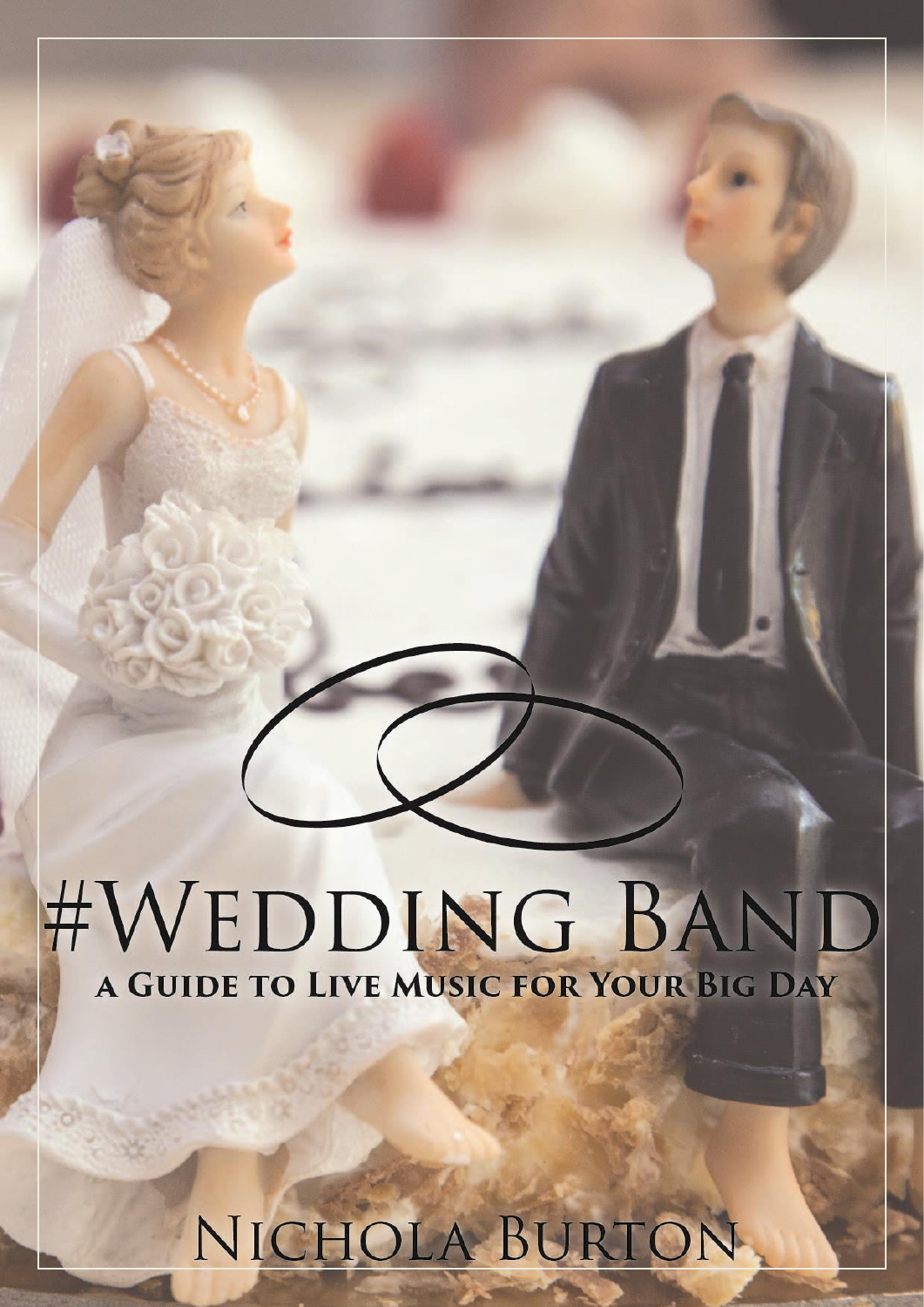# <span id="page-1-0"></span>**Table of Contents**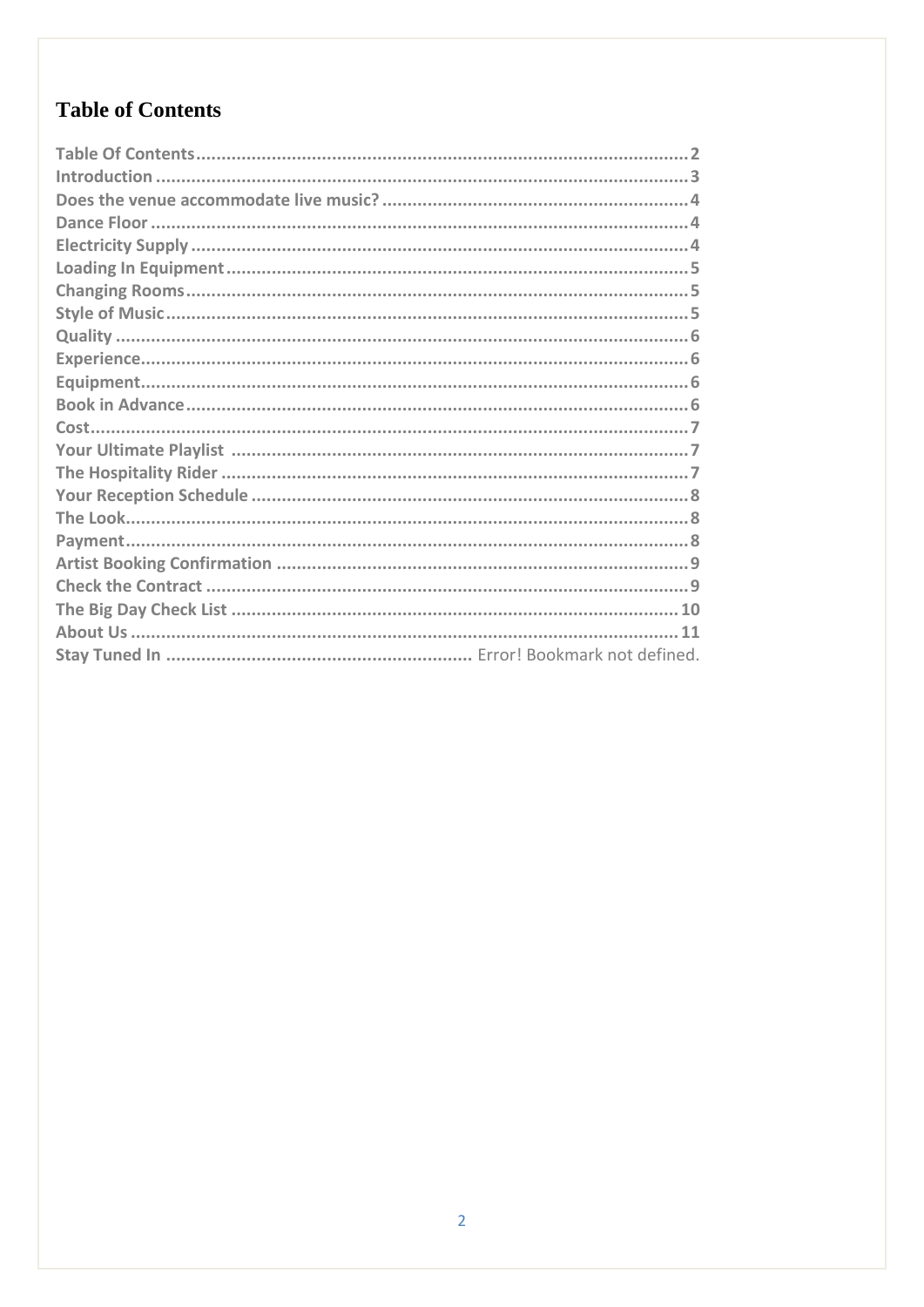#### <span id="page-2-0"></span>**Introduction**

This is your special event. It is not often in your life that you will have to deal with Performers and Venue Managers. Typically, the majority of good wedding reception venues & corporate event venues are set up for a band or DJ and will have an in house guide to assist all parties in ensuring that the night goes off smoothly.



This guide is designed to assist you in booking and planning for the Live Entertainment for your event, covering all the most important aspects such as quality, play lists, experience, references, equipment and costs. Use it, reclaim your time, and minimise your stress to enjoy your wedding more.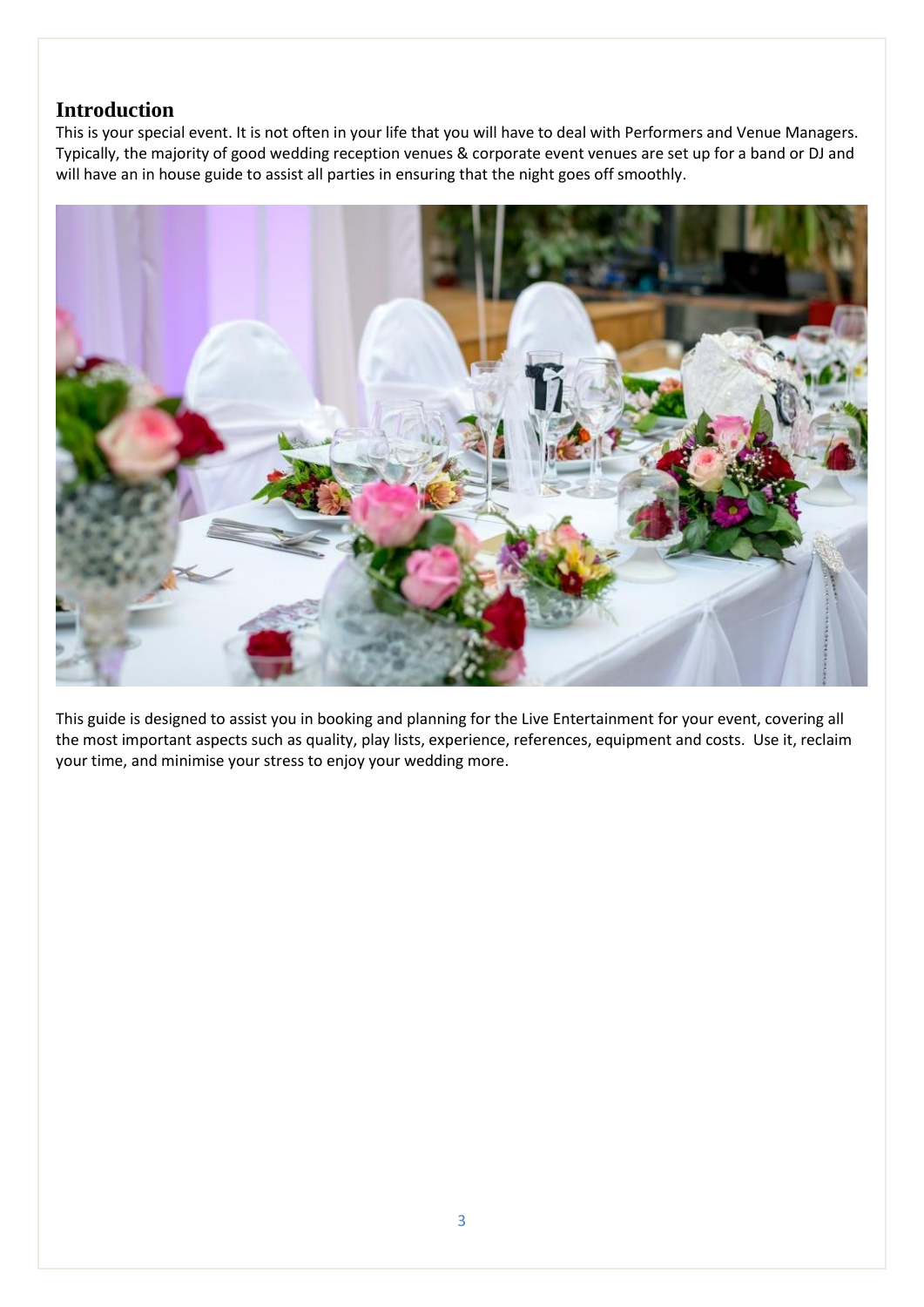#### <span id="page-3-0"></span>**Does the venue accommodate live music?**

The number one thing to do is checkout your Reception Venue's FAQ to ensure that they have the facility to accommodate a band or a DJ. Use this guide as your checklist before you book and pay your deposit.

Do they have a stage? How big is it? Do they have noise restrictions? Are there limitations on the style of music you can have? Get the lowdown on what the venue can support before you commence on your Wedding Band journey.

Most party bands will require approx. 5 meters wide x 4 meters. They will have PA speakers positioned either side and in front of them, with lighting equipment stands either side or over the top of the performance area.

Some bands also require additional space of approx.  $2 \times 1$  meters on the opposite of the room in which to position their sound engineer and mixing desk. This area will also require 1-2 standard plug sockets and a 6ft table on which to place the mixing desk and sound equipment.

If you're holding an event in a Marquee, arrange with the Marquee hire company that sufficiently powerful generator be provided, or that a dedicated outdoor electricity supply with at least 6 plug sockets is made available exclusively to the band. This supply should not be shared with anyone else or over overloading may occur.

### <span id="page-3-1"></span>**Dance Floor**

Check that your venue provides an adequately sized dance floor if you are hiring a party band or if you plan to be dancing. Pushworth bands will get all your audience up and dancing therefore a good-sized dance floor is essential.



# <span id="page-3-2"></span>**Electricity Supply**

Check that the venue has at least 3-4 standard plug sockets in very close proximity to the bands performance area. Bands will bring extension leads and multi-plug adapters as required, but it is useful if easy access to power is available.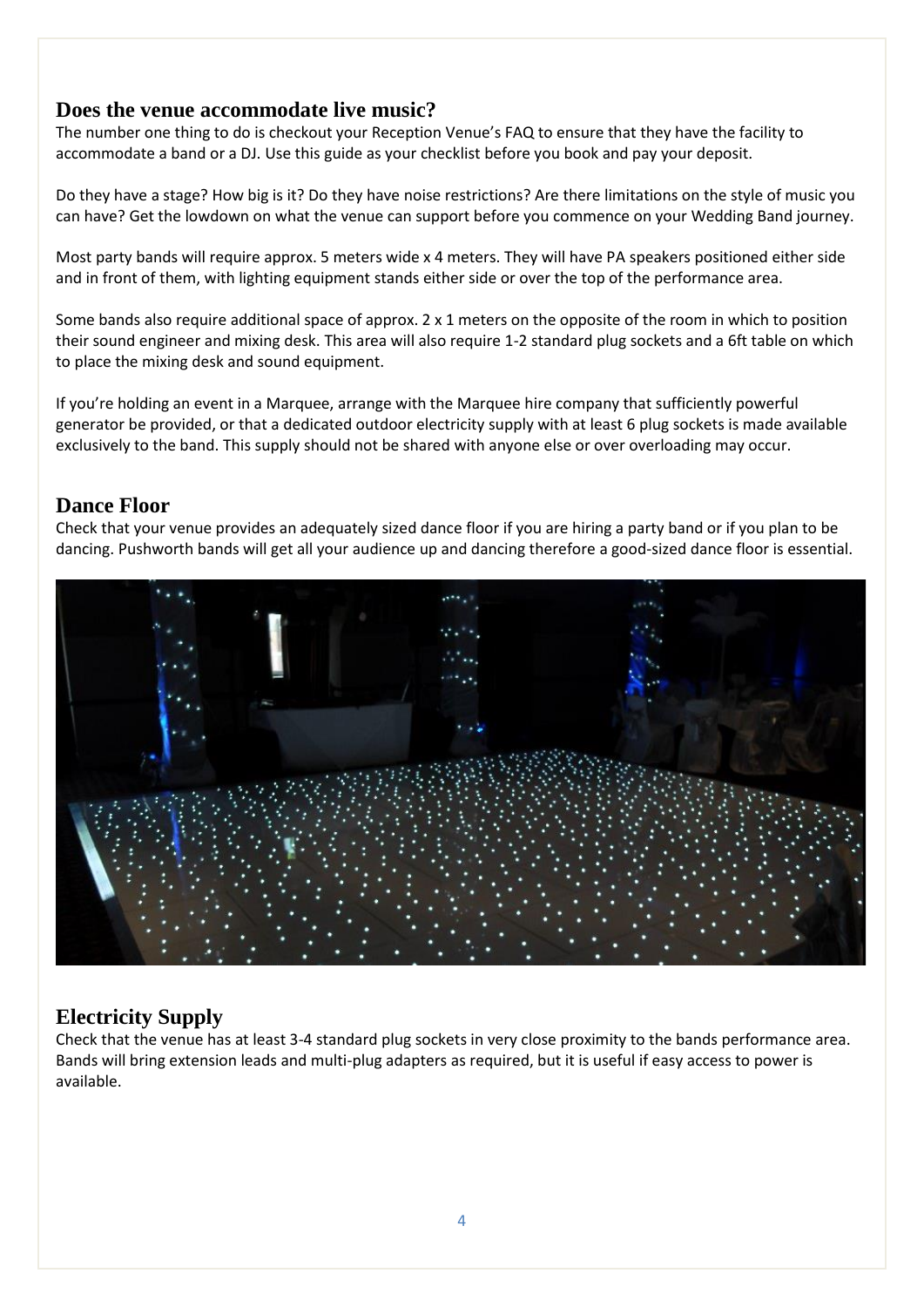# <span id="page-4-0"></span>**Loading In Equipment**

Check in advance that the band has easy access to the function room. Huge flights of stairs and very long corridors make loading in time increase to the point that your event schedule could be seriously affected.

If the band cannot park and unload their equipment within 50 yards of the room, or if they must carry equipment up more than one flight of stairs, please ask the venue to provide trolleys and specialist lifting equipment as required. Alternatively, please arrange with the venue that several strong male members of the venue staff are made available to help the band load in.

If lifts are to be used to move equipment, please have the venue arrange that they are to be used exclusively by the band for the period required to finish loading in and out. Some busy venues can have lift systems, which take 20 minutes or more to return, pushing the band way off schedule for setting up.

### <span id="page-4-1"></span>**Changing Rooms**

Please arrange with the venue that the band have a room to change in. This should be well lit, private and secure with enough tables and seating for the entire band and their sound crew. If possible, close access to private toilets and washbasin are preferred.

If the band is required to arrive early and wait more than 60 minutes before their performance, it is essential that their waiting room is comfortable. Comfortable seating should be available. Please ensure the band may have access to the Rider inside the changing rooms.

Show the band to their room upon arrival and provide sole access to the room from arrival until the time when they depart.



Now that you know your reception venue can cater for live entertainment – band or DJ – the next step is the select the right artist to match your wedding plan.

# <span id="page-4-2"></span>**Style of Music**

On your big day, you are creating your very own Community Festival. Sounds crazy right? However, it is important to take the tastes of your family and friends into consideration to make sure that whatever live music option you select, it is fun for everyone. Be clear about the songs that you would like to hear. Do you want to dance? What mood do you want to create?

Create the soundtrack to your wedding in your head first.

Then we can match the artist!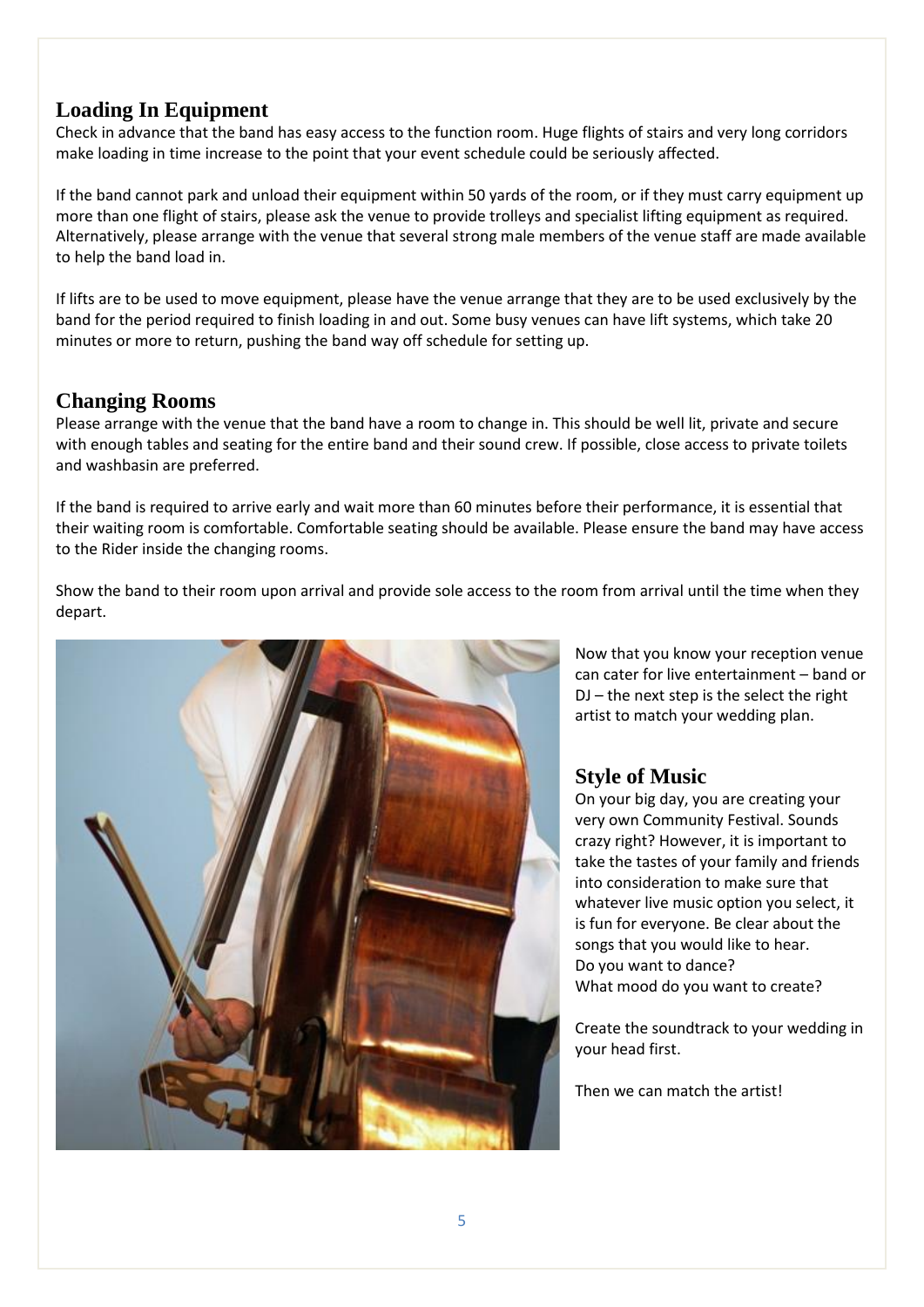# <span id="page-5-0"></span>**Quality**

The first consideration when hiring any entertainment is quality. When booking any entertainment from Pushworth you have the peace of mind that we only work with the very best. We have very strict screening processes, which ensure that all our Bands and DJ's are reliable, well recommended, carry professional equipment and are well experienced to deliver the highest standards of performance.

We also work with our Bands and DJs to ensure standards are maintained, developing new and exciting shows for our clients.

# <span id="page-5-1"></span>**Experience**

A good quality function entertainer will be well experienced with many previous engagements under their belt. Most of our artists work with us 52 weeks each year at venues across the country. You will get a list of where your entertainer has worked.

# <span id="page-5-2"></span>**Equipment**

Pushworth entertainers can carry quite an array of professional sound and lighting equipment to weddings. Once we know the capacity of the venue and the total guest tally, we can ensure that the equipment can cater for your audience.

Our entertainers are fully compliant, carry Public Liability Insurance, and will provide a copy of their Work Method Statement to the Venue Manager upon arrival as part of the Induction process.



# <span id="page-5-3"></span>**Book in Advance**

All the best artists are booked well in advance. Many people book their band or DJ one year in advance right after they book the Reception Venue. The entertainment can make or break your special event so we encourage you to be clear about what you want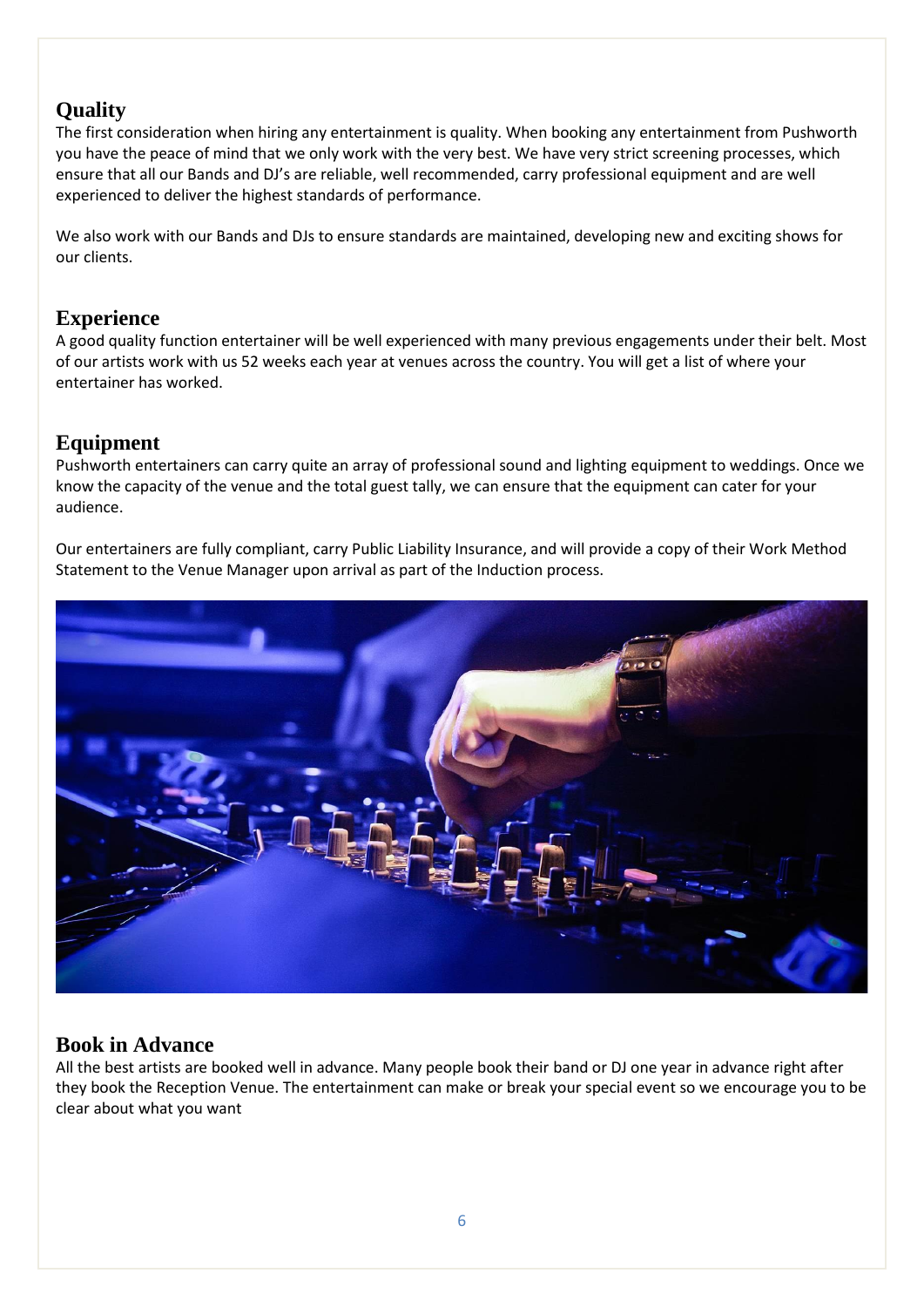#### <span id="page-6-0"></span>**Cost**

When booking Live Entertainment it is important to understand that, you get what you pay for. Experienced Artists, bands or DJs alike - are in demand and command higher fees than newer inexperienced entertainers who may have starter range equipment. Budgets range from \$600.00 to \$6000.00 depending on the type of Artist that you book.

# <span id="page-6-1"></span>**Your Ultimate Playlist**

In many ways, your wedding is a special event and planning the music for the reception is key to the success of your big day.

So when working with your Pushworth representative to find the best Band or DJ for you, it is important to provide a list of your special songs well in advance to ensure he can provide them for you:

- ✓ Cocktail Hour Song **Selections**
- ✓ Reception Entrance Song
- ✓ Dinner Music Song **Selections**
- $\checkmark$  Cutting of the Cake
- ✓ First Dance
- $\checkmark$  Father Daughter Dance
- ✓ Mother Son Dance
- ✓ Dance Set Song Selections
- $\checkmark$  Farewell Bride and Groom Song

# <span id="page-6-2"></span>**The Hospitality Rider**

A Wedding is a unique event that works outside of a typical normal four-hour performance. Your entertainer will need to more than likely work for approximately eight hours as they work around the Reception Schedule. You will need to provide them with free soft drink refreshments when they load in their equipment, set up, dismantle and bump out. As the Reception Bar may be closed at this time, as the entertainer must load in all equipment well before the guests arrive, please arrange with the Venue Function Manager to provide the water and soft drinks in the Band Changing Room or beside the stage. Each entertainer will require you to provide a hot meal per person as well as selected light alcoholic beverages plus tea and coffee. Please arrange with the venue that this Hospitality Rider is served to the band either in the venue restaurant or else in the changing room before the commencement of the Reception or during a dinner break away from the wedding guests.

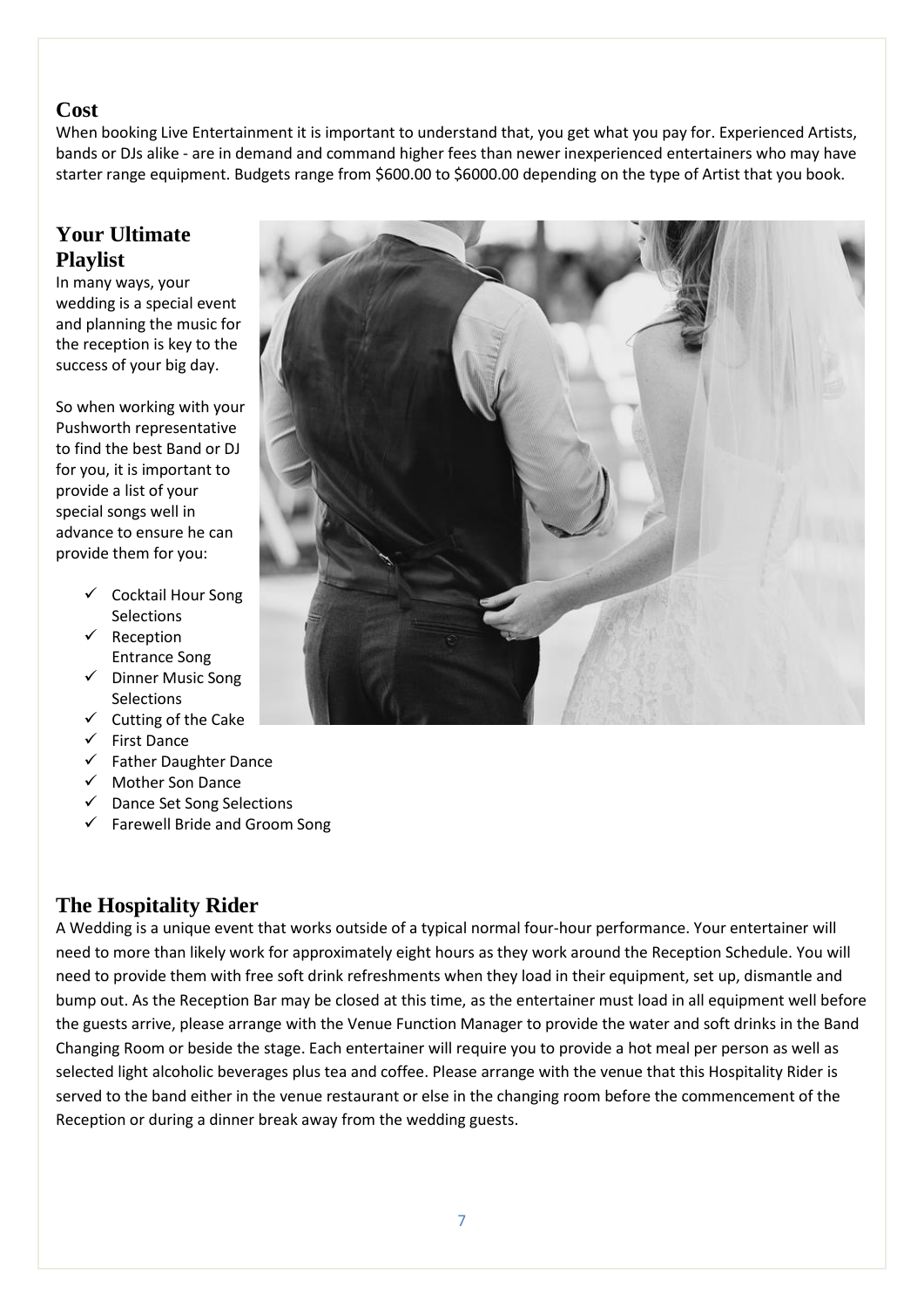### <span id="page-7-0"></span>**Your Reception Schedule**

Your Pushworth Representative will assist you in creating your Reception Schedule to ensure the logistics of your special day works like clockwork. The Band or DJ need to set up and sound check before your guests arrive and with plenty of time to ensure they has everything ready to entertain your guests and provide your event with everything that you have asked for.

Things to consider:

- $\checkmark$  What time can they get access to the Reception Venue?
- ✓ Whom do they need to meet upon arrival?
- $\checkmark$  Where can they set up the equipment?
- $\checkmark$  Can the venue provide a table and chair to use in the Production set up?
- ✓ What time will your wedding guests be arriving at the Reception Venue?
- $\checkmark$  What time will you be serving canapes?
- ✓ What time is Cocktail Hour? Start and Finish times?
- $\checkmark$  What time will your guests be seated for Dinner?
- ✓ How long will Dinner be served and eaten?
- $\checkmark$  What time will you cut the Wedding Cake?
- ✓ What is the name of the MC? The Band or DJ needs to chat with the MC prior to the Wedding Reception to ensure they can work together through the official part of the Reception.
- $\checkmark$  What time are the speeches?
- $\checkmark$  Are there any special performances happening during the Speeches time where they need the use of the microphone or music player from the Band or DJ? Who is responsible for this?
- ✓ What is the time of the First Dance?
- ✓ What is the time for the special family dances Father Daughter OR Mother Son Dance?
- $\checkmark$  What is the age group of the Wedding Guests?
- $\checkmark$  Any restrictions that the Band or DJ needs to be aware of about song selection?
- ✓ What time will the Bride and Groom farewell their Wedding Guests?
- $\checkmark$  What time would you like to finish the Band or DJ?
- ✓ What time does the venue require for completion of equipment load out?



#### <span id="page-7-1"></span>**The Look**

Design your Wedding Look and let us know how you wish your entertainers to dress. Black Tie? Colour Coordination? Special Theme?

### **Payment**

At the end of a big family day, the last thing you need is worrying about who is paying the Band or DJ late at night. Pushworth emails your invoice in advance so that you pay your 50% deposit directly to Pushworth to secure your booking. Then have the 50% remainder of the payment in cash in an envelope ready to be paid directly to the Band or DJ by the Father of the Bride or the Venue Manager just before the Wedding Reception commences.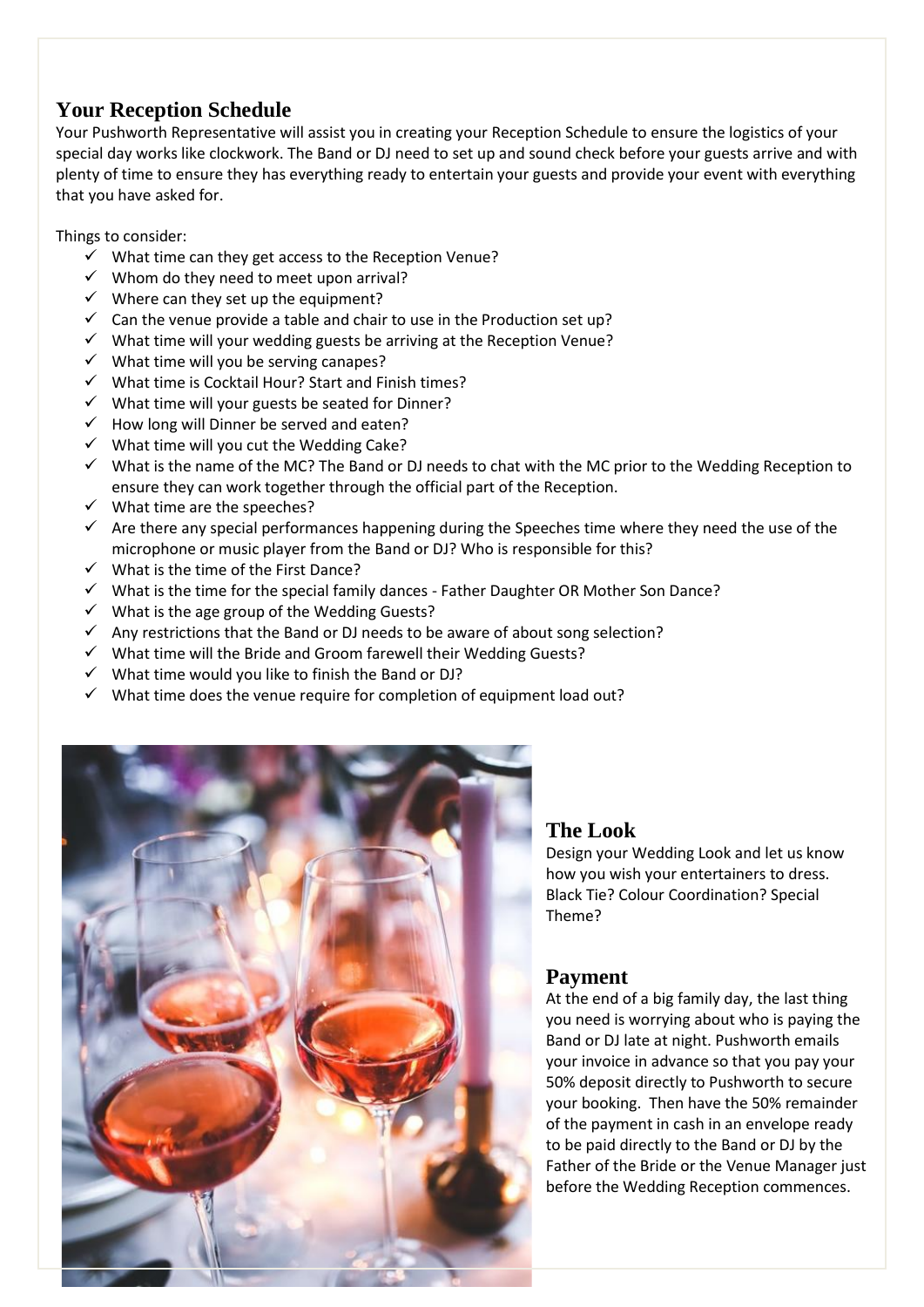# <span id="page-8-0"></span>**Artist Booking Confirmation**

Once you decide that you have found **"The One",** you will receive an event worksheet to complete and return to us including the following:

- $\checkmark$  Stage Size and location
- ✓ Venue Noise Restrictions
- ✓ Stage Power Source and location
- $\checkmark$  In House PA and Microphone for Speeches and Special Songs if needed
- $\checkmark$  Suitable Location for the Band Mixing Desk if needed
- ✓ Dance Floor Size and Location
- ✓ Loading Dock Location and proximity to Parking and the Reception Venue and Stage
- $\checkmark$  Flat Load or Stairs and Lift details will help the Artist to prepare for this
- ✓ Changing Room location and facilities provided
- ✓ Wedding Date
- ✓ Full Venue Address
- $\checkmark$  Name of person at the Venue responsible to meet, induct and direct for set up
- $\checkmark$  Times your entire Reception Schedule (as above)
- $\checkmark$  Special Requirements
- $\checkmark$  Special Songs to Play at Certain Times
- ✓ Use of Microphone for MC
- $\checkmark$  Name and Whereabouts of Person responsible for paying Artist on the Night



# <span id="page-8-1"></span>**Check the Contract**

You have many things to consider on your big day. The Live Entertainment you book is not something to worry about on the night.

- 1. Check all the details on your contract.
- **2.** Sign the contract, scan it, return it via email, and pay your deposit. This secures the artist **JUST FOR YOU ON YOUR DATE.**
- 3. Read the Terms and Conditions and ask your Pushworth booker if you have any questions.
- 4. Provide a copy of the Pushworth Event Worksheet to your Venue Function Manager including the Name and Mobile number of the Band or DJ. Having the Venue and the Entertainer on the one page makes it a much easier day.
- 5. Keep a Wedding Changes Sheet and notify us of all changes to Times, Songs, Venue Requirements, Meal Times etc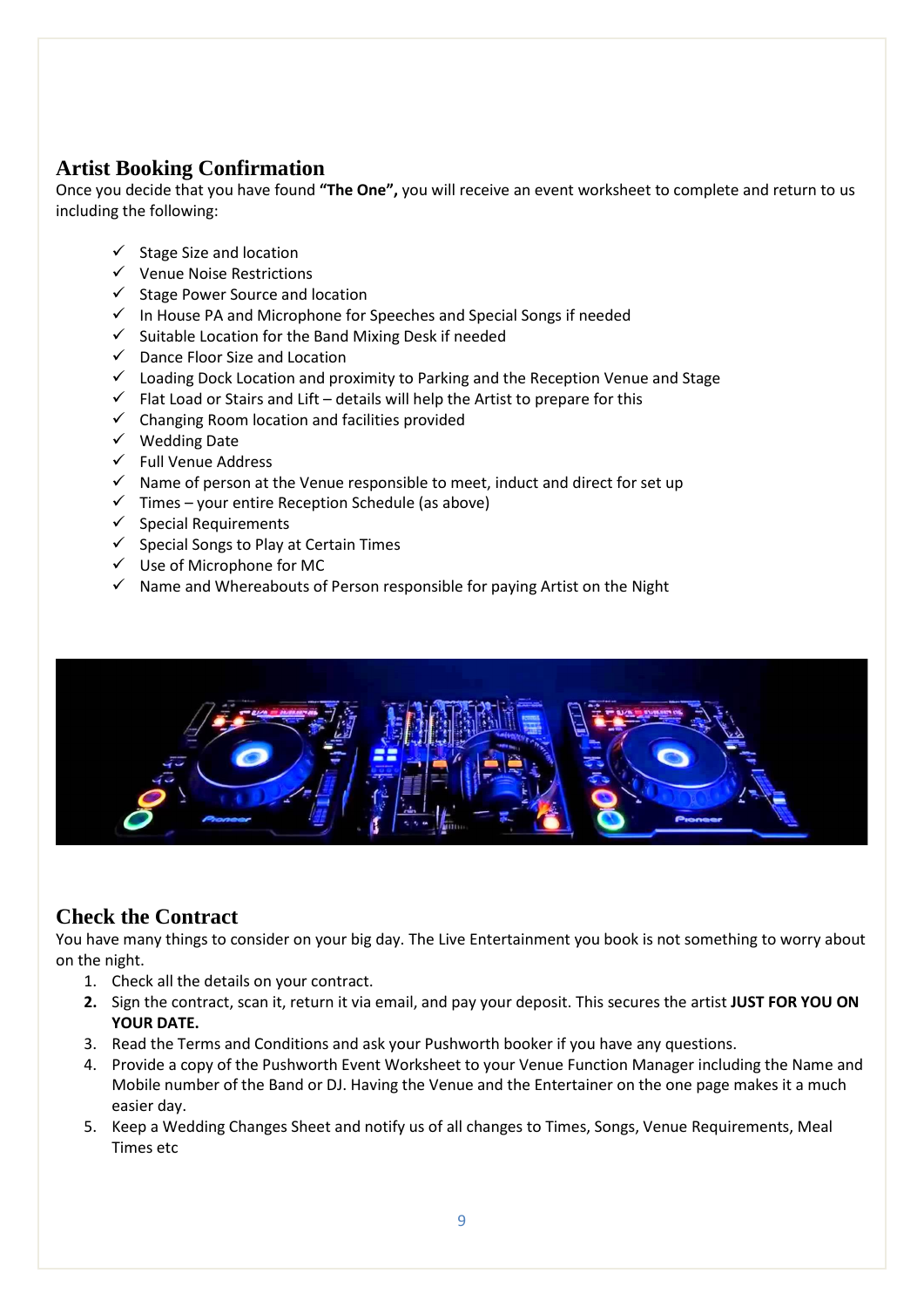# <span id="page-9-0"></span>**The Big Day Check List**

- $\checkmark$  Stage Size and location
- ✓ Venue Noise Restrictions
- ✓ Stage Power Source and location
- $\checkmark$  In House PA and Microphone for Speeches and Special Songs if needed
- $\checkmark$  Suitable Location for the Band Mixing Desk if needed
- ✓ Dance Floor Size and Location
- ✓ Loading Dock Location and proximity to Parking and the Reception Venue and Stage
- $\checkmark$  Flat Load or Stairs and Lift details will help the Artist to prepare for this
- $\checkmark$  Changing Room location and facilities provided
- $\checkmark$  Name of person at the Venue responsible to meet, induct and direct for set up
- $\checkmark$  Times your entire Reception Schedule (as above)
- ✓ Hospitality Rider Organised
- ✓ Entertainment Look Specified
- $\checkmark$  Special Requirements
- $\checkmark$  Special Songs to Play at Certain Times
- ✓ Use of Microphone for MC
- $\checkmark$  What time can they get access to the Reception Venue?
- $\checkmark$  Whom do they need to meet upon arrival?
- $\checkmark$  Where can they set up the equipment?
- $\checkmark$  Can the venue provide a table and chair to use in the Production set up?
- ✓ What time will your wedding guests be arriving at the Reception Venue?
- $\checkmark$  What time will you be serving canapes?
- ✓ What time is Cocktail Hour? Start and Finish times?
- ✓ What time will your guests be seated for Dinner?
- ✓ How long will Dinner be served and eaten?
- ✓ What time will you cut the Wedding Cake?
- ✓ What is the name of the MC? The Band or DJ needs to chat with the MC prior to the Wedding Reception to ensure they can work together through the official part of the Reception.
- $\checkmark$  What time are the speeches?
- $\checkmark$  Are there any special performances happening during the Speeches time where they need the use of the microphone or music player from the Band or DJ? Who is responsible for this?
- $\checkmark$  What is the time of the First Dance?
- $\checkmark$  What is the time for the special family dances Father Daughter OR Mother Son Dance?
- ✓ What is the age group of the Wedding Guests?
- $\checkmark$  Any restrictions that the Band or DJ needs to be aware of about song selection?
- $\checkmark$  What time will the Bride and Groom farewell their Wedding Guests?
- $\checkmark$  What time would you like to finish the Band or DJ?
- $\checkmark$  What time does the venue require for completion of equipment load out?
- ✓ Name and Whereabouts of Person responsible for paying Artist on the Night
- $\checkmark$  Introduce yourself to the entertainment and welcome them to your event.
- $\checkmark$  Keep the Band or DJ updated especially if your event runs behind schedule. Most Entertainers are very flexible with changes to start times as long as they do not have another performance booked directly after yours. Consider that they also may need to make changes to their show if performance lengths need to be changed.
- $\checkmark$  Organise ONE Delegated person to play security keeping unruly or annoying guests away from a polite struggling entertainer.
- $\checkmark$  Organise ONE Delegated very discreet person to deal with your guest's feedback about the artist such as requests and volume control.
- $\checkmark$  Organise ONE Delegated person to thank the artist upon the completion